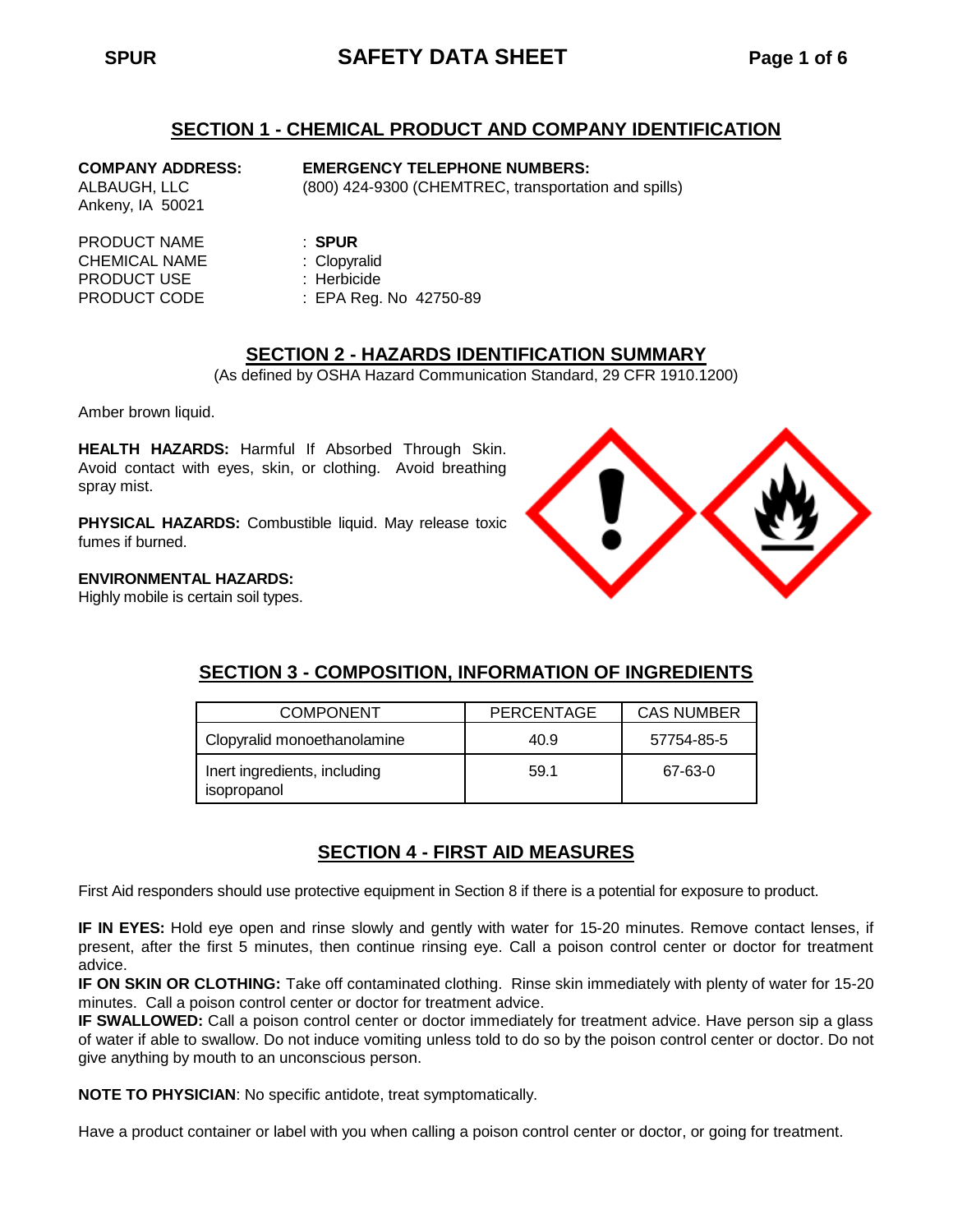# **SPUR SAFETY DATA SHEET Page 2 of 6**

# **SECTION 5 - FIRE FIGHTING MEASURES**

National Fire Protection Rating (NFPA)

| HEALTH             |  |            |          |           |  |
|--------------------|--|------------|----------|-----------|--|
| FLAMMABILITY       |  |            |          |           |  |
| REACTIVITY         |  |            |          |           |  |
| 4=Severe 3=Serious |  | 2=Moderate | 1=Slight | 0=Minimal |  |

**FLASHPOINT:** 45.4°C (114°F)

**EXTINGUISHING MEDIA:** Use alcohol resistant foam, dry chemical, carbon dioxide, or water spray when fighting fires involving this material.

**FIRE AND EXPLOSION HAZARD:** Combustible Liquid. Can burn in fire, releasing irritating and toxic gases due to thermal decomposition or combustion.

**FIRE FIGHTING INSTRUCTIONS:** Evacuate area and fight fire upwind from a safe distance to avoid possible hazardous fumes and decomposition products. Dike and collect water used to fight fire to prevent environmental damage due to run off. Foam or dry chemical fire extinguishing systems are preferred to prevent environmental damage from excessive water runoff.

**FIRE FIGHTING EQUIPMENT:** Self-contained breathing apparatus with full facepiece and protective clothing.

Minimize use of water to prevent environmental contamination

# **SECTION 6 - ACCIDENTAL RELEASE MEASURES**

**IN CASE OF SPILLS OR LEAKS:** Clean up spills immediately, observing precautions in Section 8 of this document. Isolate hazard area. Keep unnecessary and unprotected personnel from entering.

**SMALL SPILL:** Absorb small spills on sand, vermiculite or other inert absorbent. Place contaminated material in appropriate container for disposal.

**LARGE SPILL:** Dike large spills using absorbent or impervious material such as clay or sand. Recover and contain as much free liquid as possible for reuse. Allow absorbed material to solidify, and scrape up for disposal. After removal, clean contaminated area thoroughly with water. Pick up wash liquid with additional absorbent and place in a disposable container.

Minimize use of water to prevent environmental contamination

## **SECTION 7 - HANDLING AND STORAGE**

KEEP OUT OF REACH OF CHILDREN!

**HANDLING:** Use only in a well-ventilated area. Wear proper safety equipment specified in Section 8 when mixing, loading or otherwise handling concentrate. Avoid contact with eyes, skin, or clothing. Avoid breathing spray mist.

**STORAGE:** Store in original container with lid tightly closed. Keep away from food, feed and drinking water. Combustible liquid, store in a well ventilated, dry place away from heat and other sources of ignition. Store above 20° F or warm to 40° F and agitate before use.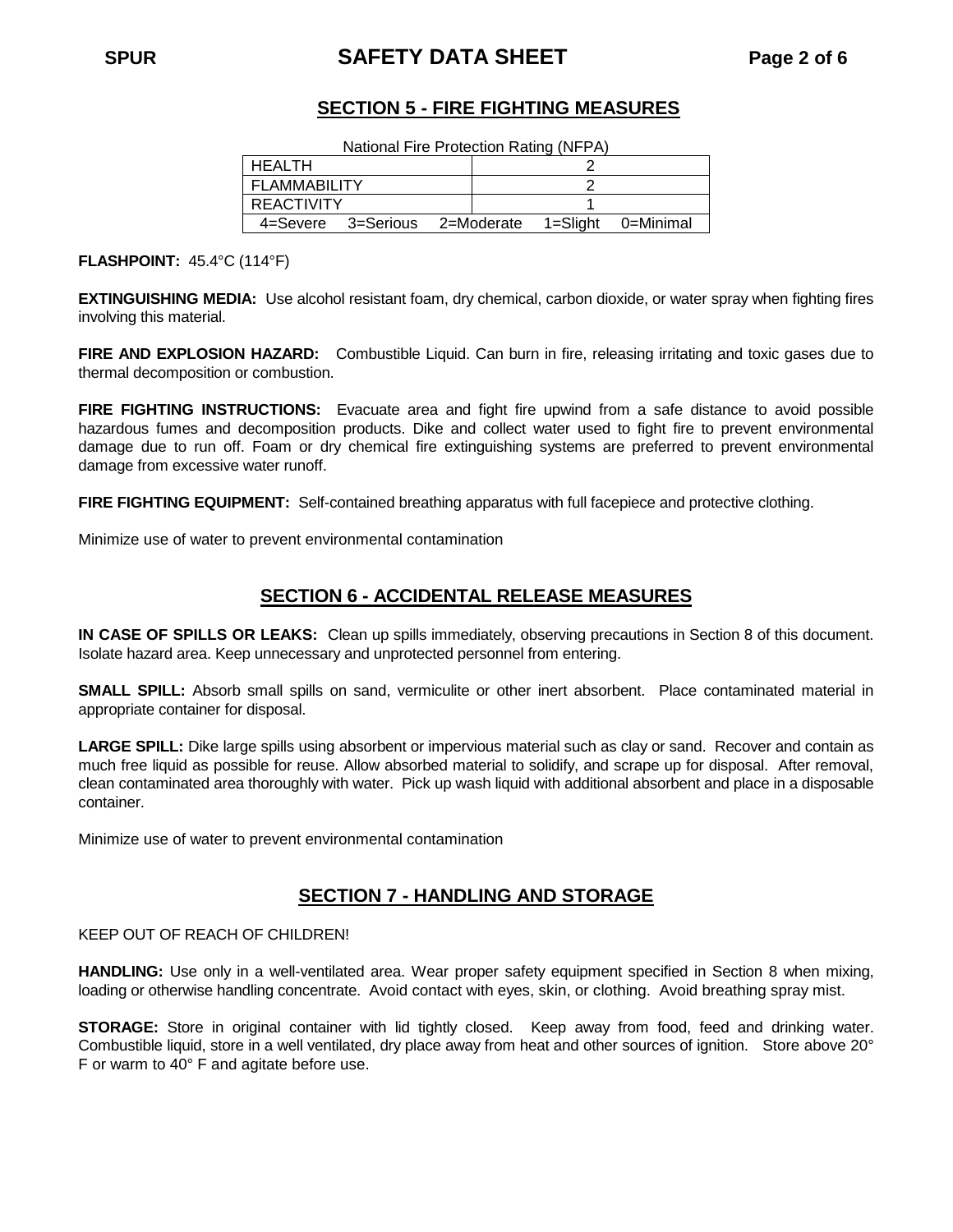# **SECTION 8 - EXPOSURE CONTROLS, PERSONAL PROTECTION**

#### **EXPOSURE LIMITS (8 hour TWA, ppm):**

| <b>COMPONENT</b>                            | <b>OSHA PEL</b> | <b>ACIGH TLV</b> |
|---------------------------------------------|-----------------|------------------|
| Clopyralid monoethanolamine                 | Not listed      | Not listed       |
| Inert ingredients, including<br>isopropanol | 400 ppm         | 400 ppm          |

**ENGINEERING CONTROLS:** Proper ventilation is required when handling or using this product to keep exposure to airborne contaminants below the exposure limit. Local mechanical exhaust ventilation may be required. Facilities storing or utilizing this material should be equipped with an eyewash facility and a safety shower.

### **PERSONAL PROTECTIVE EQUIPMENT:**

EYE PROTECTION - Protective eyewear. Full face respirator if vapors cause eye discomfort.

CLOTHING - Long-sleeved shirt and long pants, Shoes plus socks.

GLOVES – Chemical resistant gloves made of any waterproof material.

Follow manufacturer's instructions for cleaning and maintaining PPE. If no such instructions for washables, use detergent and hot water. Keep and wash PPE separately from other laundry.

### **USER SAFETY RECOMMENDATIONS:**

Wash hands before eating, drinking, chewing gum, using tobacco or using the toilet. Remove clothing immediately if pesticide gets inside. Then wash thoroughly and put on clean clothing. Remove PPE immediately after handling this product. Wash outside of gloves before removing. As soon as possible wash thoroughly and change into clean clothing.

# **SECTION 9 - PHYSICAL AND CHEMICAL PROPERTIES**

| Appearance:                        | Amber brown liquid                                                                   |  |  |
|------------------------------------|--------------------------------------------------------------------------------------|--|--|
| Odor:                              | Sweet odor                                                                           |  |  |
| pH:                                | $6.9 - 7.9$                                                                          |  |  |
| <b>Melting Point:</b>              | Not applicable                                                                       |  |  |
| <b>Boiling Point:</b>              | No data                                                                              |  |  |
| <b>Flash Point:</b>                | $45.4^{\circ}$ C                                                                     |  |  |
| <b>Evaporation Rate:</b>           | No data                                                                              |  |  |
| <b>Flammability:</b>               | No data                                                                              |  |  |
| <b>Flammability Limits:</b>        | No data                                                                              |  |  |
| <b>Vapor Pressure:</b>             | 1.33 mPa (pure, 24°C) (Clopyralid acid)                                              |  |  |
| <b>Vapor Density:</b>              | Not applicable                                                                       |  |  |
| Density:                           | $1.15 - 1.19$ g/ml $(9.6 - 9.9$ lb/gl)*                                              |  |  |
| Solubility:                        | Emulsifies                                                                           |  |  |
| <b>Partition Coefficient:</b>      | log Pow = -1.81 (pH 5), -2.63 (pH 7), -2.55 (pH 9), 1.07 (unionized, $25^{\circ}$ C) |  |  |
|                                    | (Clopyralid acid)                                                                    |  |  |
| <b>Auto-Ignition Temperature:</b>  | No data                                                                              |  |  |
| Decomposition Temperature: No data |                                                                                      |  |  |
| <b>Viscosity:</b>                  | 7.27 cSt (20°C)                                                                      |  |  |

\*Listed density is an approximate value and does not necessarily represent that of a specific batch.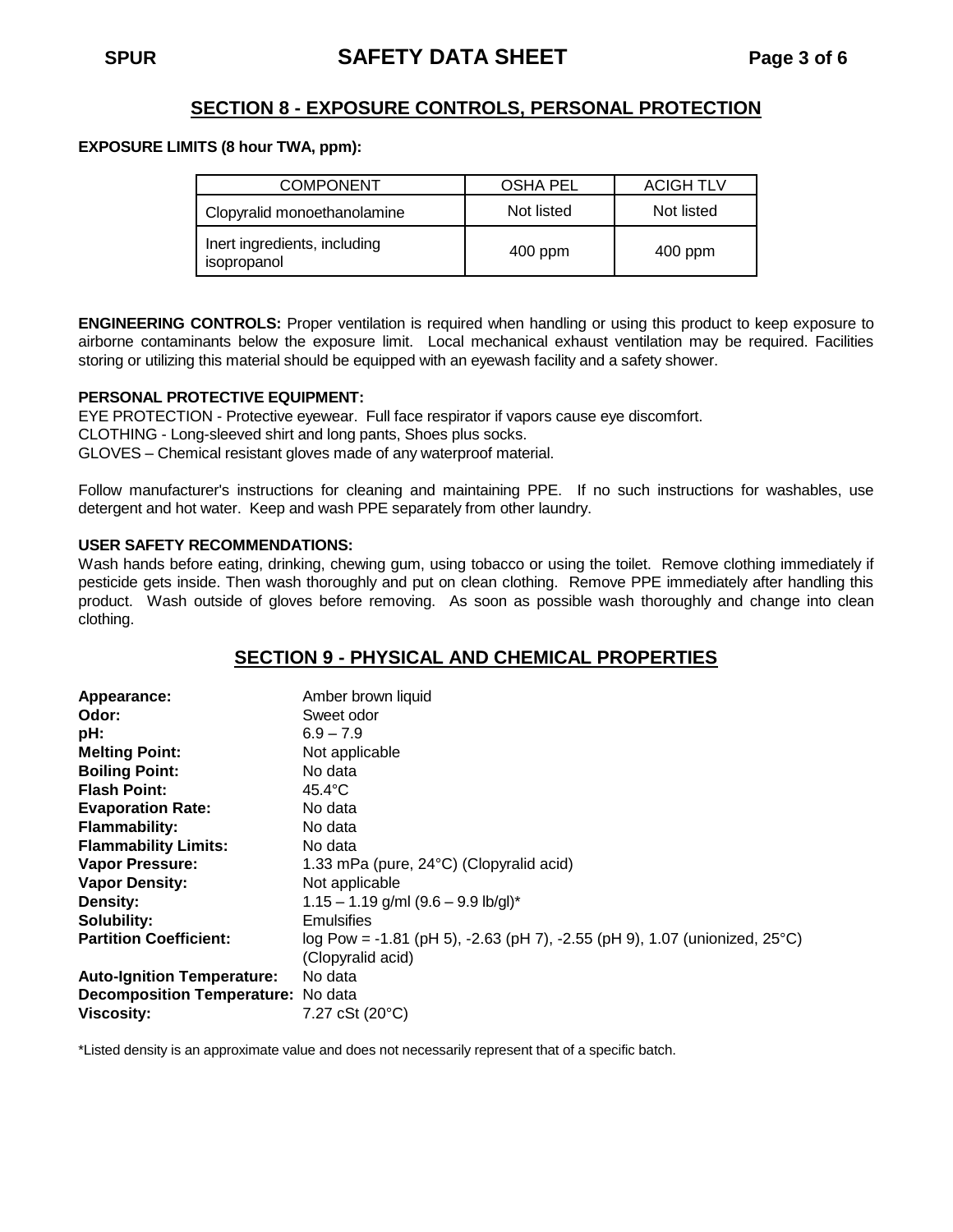# **SPUR SAFETY DATA SHEET Page 4 of 6**

# **SECTION 10 - STABILITY AND REACTIVITY**

**PRODUCT REACTIVITY:** None known.

**CHEMICAL STABILITY:** Stable, however may decompose if heated releasing hydrogen chloride, oxides of nitrogen, chlorinated pyridine and other gasses.

**HAZARDOUS REACTION/POLYMERIZATION:** Product will not undergo polymerization.

**CONDITIONS TO AVOID:** Combustible. Avoid temperatures above (105 $\degree$ F, 40 $\degree$ C) and below 35 $\degree$ F (-2 $\degree$ C).

**INCOMPATIBLE MATERIALS:** Acidic and oxidizing materials, halogenated organics, brass, copper, zinc and aluminum metals.

# **SECTION 11 - TOXICOLOGICAL INFORMATION**

#### **ACUTE TOXICITY:**

Oral LD<sub>50</sub> (rat)  $>5000$  mg/kg<br>Dermal LD<sub>50</sub> (rat)  $>2000$  mg/kg Dermal  $LD_{50}$  (rat) Inhalation  $LC_{50}$  (rat)  $>2.12$  mg/L Eye Irritation (rabbit) Minimally irritationg Skin Irritation (rabbit) Slightly irritating Sensitization (guinea pig) Not a contact sensitizer

#### **CARCINOGEN STATUS:**

| <b>OSHA</b> | - Not listed |
|-------------|--------------|
| <b>NTP</b>  | - Not listed |
| <b>IARC</b> | - Not listed |

**TERATOGENICITY:** Not known to exhibit reproductive or teratogenic (birth defect) effects.

**MUTAGENICITY:** No evidence of mutagenic effects during in vivo or in vitro studies.

# **SECTION 12 - ECOLOGICAL INFORMATION**

**ENVIRONMENTAL SUMMARY:** Do not apply directly to water, to areas where surface water is present, or to intertidal areas below the mean high water mark. Do not contaminate water when disposing of equipment washwaters. Do not contaminate water used for irrigation or domestic purposes.

Clopyralid is a chemical which can travel (seep or leach) through soil and under certain conditions contaminate groundwater which may be used for irrigation or drinking purposes. Users are advised not to apply clopyralid where soils have a rapid to very rapid permeability throughout the profile (such as loamy sand to sand) and the water table of an underlying aquifer is shallow, or to soils that would allow direct introduction into an aquifer. Your local agricultural agencies can provide further information on the type of soil in your area and the location of groundwater.

**FATE:** Clopyralid MEA salt disassociates to the parent acid rapidly in the environment is moderately persistent in the soil with a half-life of 1 to 12 months depending on soil type and other conditions. Do not use plants treated with clopyralid for compost or mulch.

**FISH TOXICITY:** (Acid Technical) 96 hour  $LC_{50}$ , Rainbow trout -  $>100 \text{ mg/L}$ <br>96 hour  $LC_{50}$ , Bluegill -  $>100 \text{ mg/L}$ 96 hour LC<sub>50</sub>, Bluegill -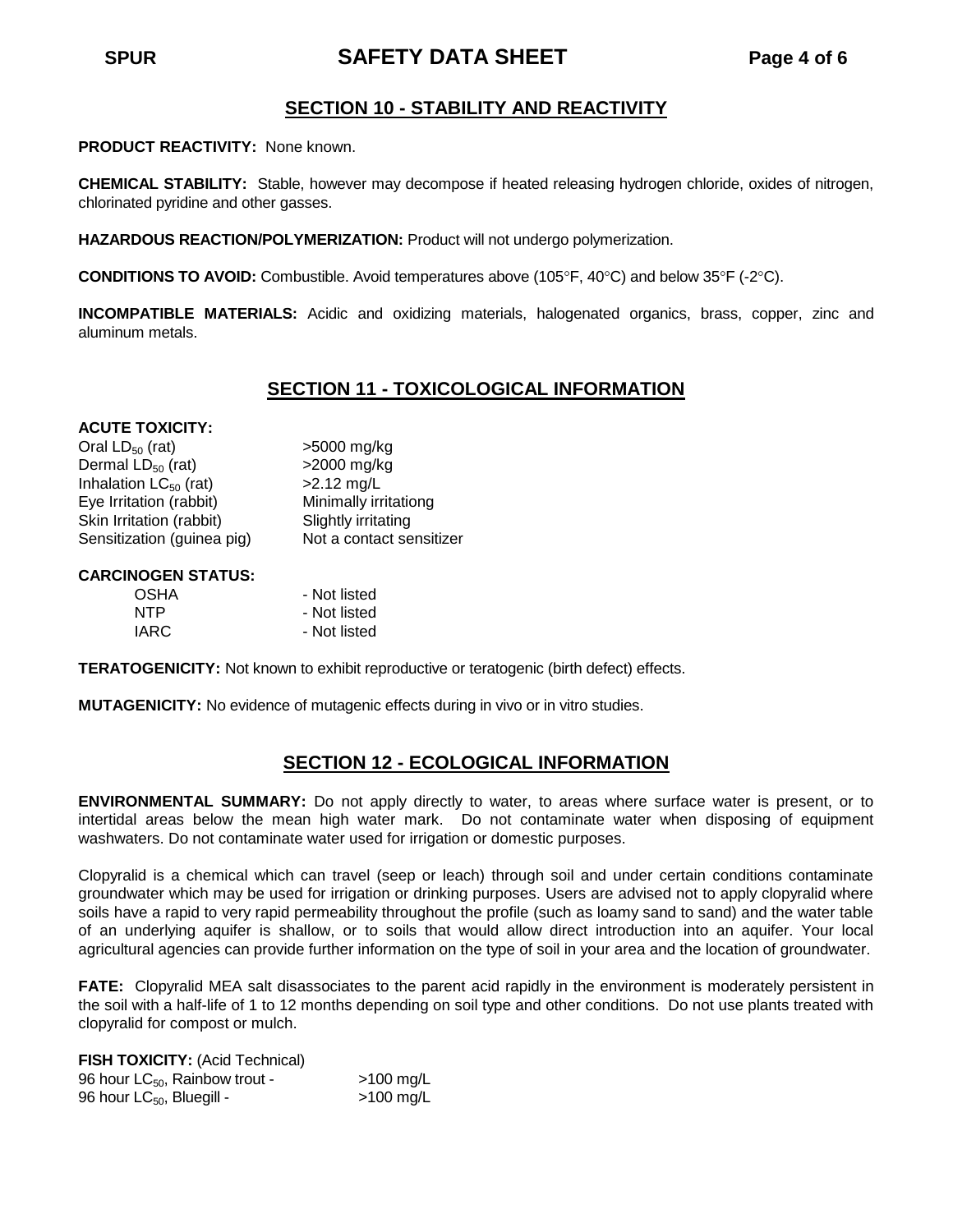**SPUR SAFETY DATA SHEET Page 5 of 6**

| <b>AVIAN TOXICITY: (Acid Technical)</b>     |               |
|---------------------------------------------|---------------|
| Dietary LC <sub>50</sub> , Bobwhite quail - | $> 4,640$ ppm |
| Dietary $LC_{50}$ , Mallard duck -          | $> 4,640$ ppm |

**BEE TOXICITY:** > 100 ug/bee

# **SECTION 13 - DISPOSAL CONSIDERATIONS**

Do not contaminate water, food or feed by storage or disposal.

**PESTICIDE DISPOSAL:** Pesticide wastes are toxic. Dispose of in accordance with applicable Federal, state and local laws and regulations at an approved facility.

**CONTAINER DISPOSAL:** Non-refillable container. Do not reuse or refill this container. Offer for recycling, if available. Triple rinse or pressure rinse container (or equivalent) promptly after emptying. Refillable container. Refill this container with pesticide only. Do not reuse this container for any other purpose. Cleaning the container before final disposal is the responsibility of the person disposing of the container. Cleaning before refilling is the responsibility of the refiller.

Refer to the container label to determine if it is refillable and for complete cleaning and disposal instructions.

# **SECTION 14 - TRANSPORT INFORMATION**

#### **SHIPPING DESCRIPTION:**

(ground transport)

Containers  $\leq$  119 gallons - Not regulated by DOT

**DOT HAZARD CLASS:** Combustible Liquid **IDENTIFICATION NUMBER:** NA1993 **DOT PACKING GROUP:** PG III

Containers > 119 gallons - NA1993, Combustible Liquid, N.O.S. (contains isopropanol), PG III

# **SECTION 15 - REGULATORY INFORMATION**

FIFRA regulated use.

| <b>CERCLA REPORTABLE QUANTITY:</b>                                                    | Not Listed                                                  |
|---------------------------------------------------------------------------------------|-------------------------------------------------------------|
| <b>SARA TITLE III STATUS:</b><br>311/312 Hazard Categories -<br>313 Toxic Chemicals - | Immediate & delayed health hazard<br>Isopropanol            |
| <b>CALIFORNIA PROP 65:</b>                                                            | Not listed                                                  |
| TSCA:                                                                                 | This product is exempted from TSCA because it is solely for |